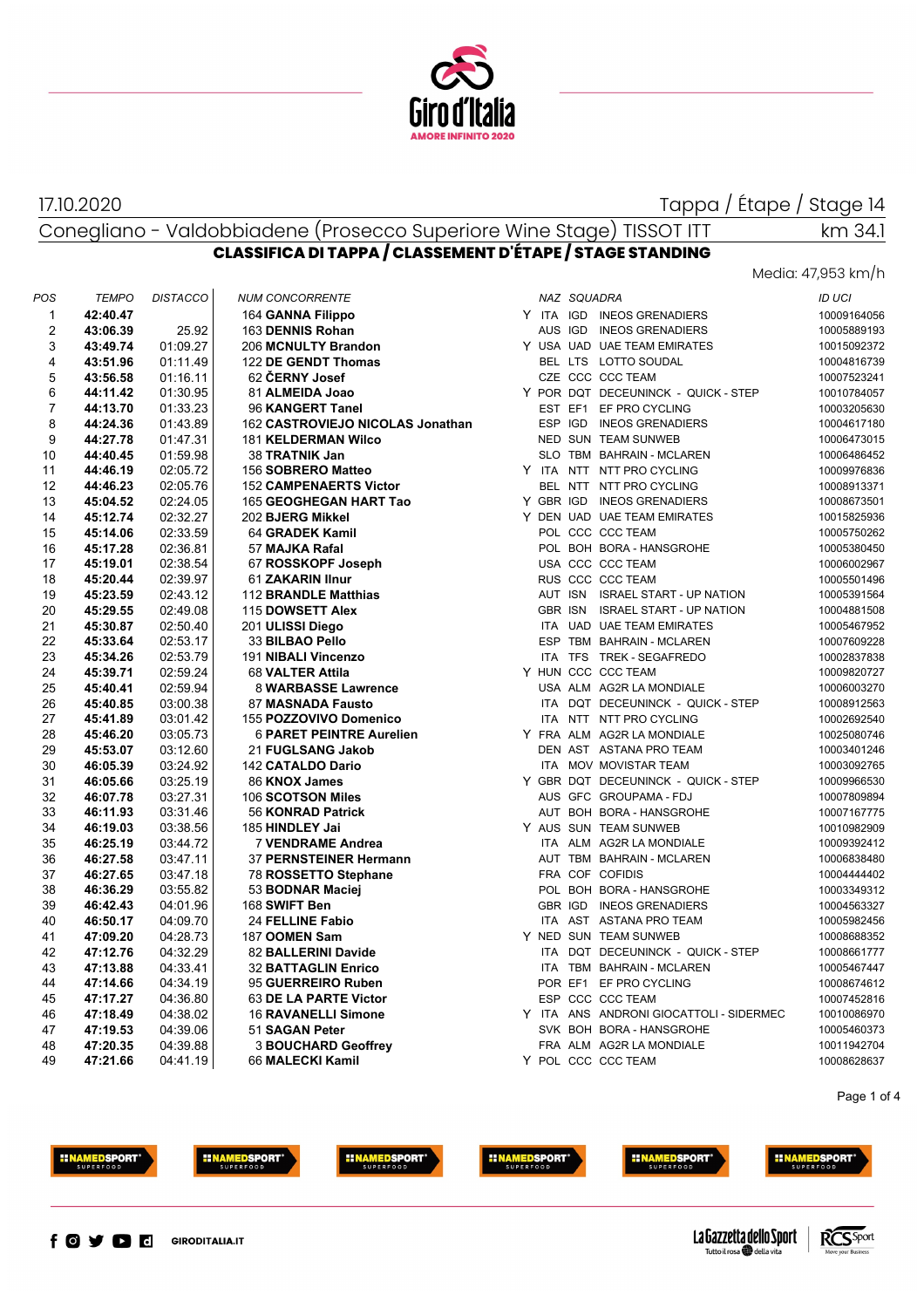

#### 17.10.2020

Tappa / Étape / Stage 14

Conegliano - Valdobbiadene (Prosecco Superiore Wine Stage) TISSOT ITT

# **CLASSIFICA DI TAPPA / CLASSEMENT D'ÉTAPE / STAGE STANDING**

Media: 47,953 km/h

km 34.1

| POS | <b>TEMPO</b> | <b>DISTACCO</b> | <b>NUM CONCORRENTE</b>      |  | NAZ SQUADRA                           | ID UCI      |
|-----|--------------|-----------------|-----------------------------|--|---------------------------------------|-------------|
| 50  | 47:27.87     | 04:47.40        | 101 DEMARE Arnaud           |  | FRA GFC GROUPAMA-FDJ                  | 10006467052 |
| 51  | 47:28.02     | 04:47.55        | 158 WYSS Danilo             |  | SUI NTT NTT PRO CYCLING               | 10002909980 |
| 52  | 47:28.06     | 04:47.59        | 102 FRANKINY Kilian         |  | SUI GFC GROUPAMA - FDJ                | 10008672790 |
| 53  | 47:28.52     | 04:48.05        | 85 KEISSE IIjo              |  | BEL DQT DECEUNINCK - QUICK - STEP     | 10002264023 |
| 54  | 47:36.09     | 04:55.62        | 54 FABBRO Matteo            |  | Y ITA BOH BORA - HANSGROHE            | 10009095954 |
| 55  | 47:36.74     | 04:56.27        | 74 HAAS Nathan              |  | AUS COF COFIDIS                       | 10005768248 |
| 56  | 47:39.91     | 04:59.44        | 188 TUSVELD Martijn         |  | NED SUN TEAM SUNWEB                   | 10007296707 |
| 57  | 47:41.57     | 05:01.10        | 98 WHELAN James             |  | Y AUS EF1 EF PRO CYCLING              | 10046251200 |
| 58  | 47:41.68     | 05:01.21        | 84 HONORE Mikkel Frolich    |  | Y DEN DQT DECEUNINCK - QUICK - STEP   | 10009637033 |
| 59  | 47:43.47     | 05:03.00        | 166 NARVAEZ Jhonatan Manuel |  | Y ECU IGD INEOS GRENADIERS            | 10009637235 |
| 60  | 47:46.52     | 05:06.05        | 154 O'CONNOR Ben            |  | Y AUS NTT NTT PRO CYCLING             | 10009780513 |
| 61  | 47:48.04     | 05:07.57        | 211 VISCONTI Giovanni       |  | ITA THR VINI ZABU' - BRADO - KTM      | 10003105600 |
| 62  | 47:51.51     | 05:11.04        | 121 ARMEE Sander            |  | BEL LTS LOTTO SOUDAL                  | 10005708533 |
| 63  | 47:52.06     | 05:11.59        | 123 DIBBEN Jonathan         |  | GBR LTS LOTTO SOUDAL                  | 10008669760 |
| 64  | 48:04.64     | 05:24.17        | 143 PEDRERO Antonio         |  | ESP MOV MOVISTAR TEAM                 | 10006634780 |
| 65  | 48:05.19     | 05:24.72        | 73 EDET Nicolas             |  | FRA COF COFIDIS                       | 10006144831 |
| 66  | 48:05.36     | 05:24.89        | <b>34 CAPECCHI Eros</b>     |  | ITA TBM BAHRAIN - MCLAREN             | 10003072557 |
| 67  | 48:05.62     | 05:25.15        | 88 SERRY Pieter             |  | BEL DQT DECEUNINCK - QUICK - STEP     | 10007158580 |
| 68  | 48:06.13     | 05:25.66        | 124 HAGEN Carl Fredrik      |  | NOR LTS LOTTO SOUDAL                  | 10088502578 |
| 69  | 48:07.45     | 05:26.98        | 212 BEVILACQUA Simone       |  | Y ITA THR VINI ZABU' - BRADO - KTM    | 10009974816 |
| 70  | 48:16.93     | 05:36:46        | 47 TONELLI Alessandro       |  | ITA BCF BARDIANI CSF FAIZANE'         | 10007527786 |
| 71  | 48:18.76     | 05:38.29        | 93 CLARKE Simon             |  | AUS EF1 EF PRO CYCLING                | 10003032949 |
| 72  | 48:19.33     | 05:38.86        | 31 ARASHIRO Yukiya          |  | JPN TBM BAHRAIN - MCLAREN             | 10004556253 |
| 73  | 48:22.90     | 05:42.43        | 183 HAGA Chad               |  | USA SUN TEAM SUNWEB                   | 10007881333 |
| 74  | 48:29.36     | 05:48.89        | 184 HAMILTON Christopher    |  | Y AUS SUN TEAM SUNWEB                 | 10011087686 |
| 75  | 48:30.92     | 05:50:45        | 77 MATHIS Marco             |  | <b>GER COF COFIDIS</b>                | 10007751694 |
| 76  | 48:35.31     | 05:54.84        | 127 OLDANI Stefano          |  | Y ITA LTS LOTTO SOUDAL                | 10014972538 |
| 77  | 48:37.06     | 05:56.59        | 22 BOARO Manuele            |  | ITA AST ASTANA PRO TEAM               | 10003272520 |
| 78  | 48:37.31     | 05:56.84        | 71 VIVIANI Elia             |  | ITA COF COFIDIS                       | 10005502914 |
| 79  | 48:37.63     | 05:57.16        | 126 HOLMES Matthew          |  | GBR LTS LOTTO SOUDAL                  | 10007962973 |
| 80  | 48:41.46     | 06:00.99        | 72 CONSONNI Simone          |  | ITA COF COFIDIS                       | 10007890730 |
| 81  | 48:42.34     | 06:01.87        | 92 CAICEDO Jonathan         |  | ECU EF1 EF PRO CYCLING                | 10009484358 |
| 82  | 48:45.34     | 06:04.87        | 148 VILLELLA Davide         |  | ITA MOV MOVISTAR TEAM                 | 10008700880 |
| 83  | 48:46.36     | 06:05.89        | 76 LE TURNIER Mathias       |  | Y FRA COF COFIDIS                     | 10009498001 |
| 84  | 48:47.19     | 06:06.72        | 193 BRAMBILLA Gianluca      |  | ITA TFS TREK - SEGAFREDO              | 10005818162 |
| 85  | 48:48.63     | 06:08.16        | 125 HANSEN Adam James       |  | AUS LTS LOTTO SOUDAL                  | 10002920488 |
| 86  | 48:49.42     | 06:08.95        | 218 ZARDINI Edoardo         |  | ITA THR VINI ZABU' - BRADO - KTM      | 10005658114 |
| 87  | 48:49.92     | 06:09.45        | 167 PUCCIO Salvatore        |  | ITA IGD INEOS GRENADIERS              | 10005587887 |
| 88  | 48:50.14     | 06:09.67        | 27 RODRIGUEZ Oscar          |  | Y ESP AST ASTANA PRO TEAM             | 10011227631 |
| 89  | 48:51.06     | 06:10.59        | 196 MOSCA Jacopo            |  | ITA TFS TREK - SEGAFREDO              | 10007733914 |
| 90  | 48:56.78     | 06:16.31        | 2 BIDARD Francois           |  | FRA ALM AG2R LA MONDIALE              | 10009363817 |
| 91  | 48:57.52     | 06:17.05        | 18 RUMAC Josip              |  | CRO ANS ANDRONI GIOCATTOLI - SIDERMEC | 10007822729 |
| 92  | 49:00.12     | 06:19.65        | 144 RUBIO Einer Augusto     |  | Y COL MOV MOVISTAR TEAM               | 10057336175 |
| 93  | 49:01.64     | 06:21.17        | 105 KONOVALOVAS Ignatas     |  | LTU GFC GROUPAMA - FDJ                | 10002921805 |
| 94  | 49:04.19     | 06:23.72        | 5 HANNINEN Jaakko           |  | Y FIN ALM AG2R LA MONDIALE            | 10009419791 |
| 95  | 49:07.32     | 06:26.85        | 103 GUARNIERI Jacopo        |  | ITA GFC GROUPAMA - FDJ                | 10003284543 |
| 96  | 49:09.53     | 06:29.06        | 58 POLJANSKI Pawel          |  | POL BOH BORA - HANSGROHE              | 10005866662 |
| 97  | 49:09.75     | 06:29.28        | 192 BERNARD Julien          |  | FRA TFS TREK - SEGAFREDO              | 10010034935 |
| 98  | 49:09.79     | 06:29.32        | 157 SUNDERLAND Dylan        |  | Y AUS NTT NTT PRO CYCLING             | 10010995841 |
|     |              |                 |                             |  |                                       |             |

Page 2 of 4







**EINAMEDSPORT** 







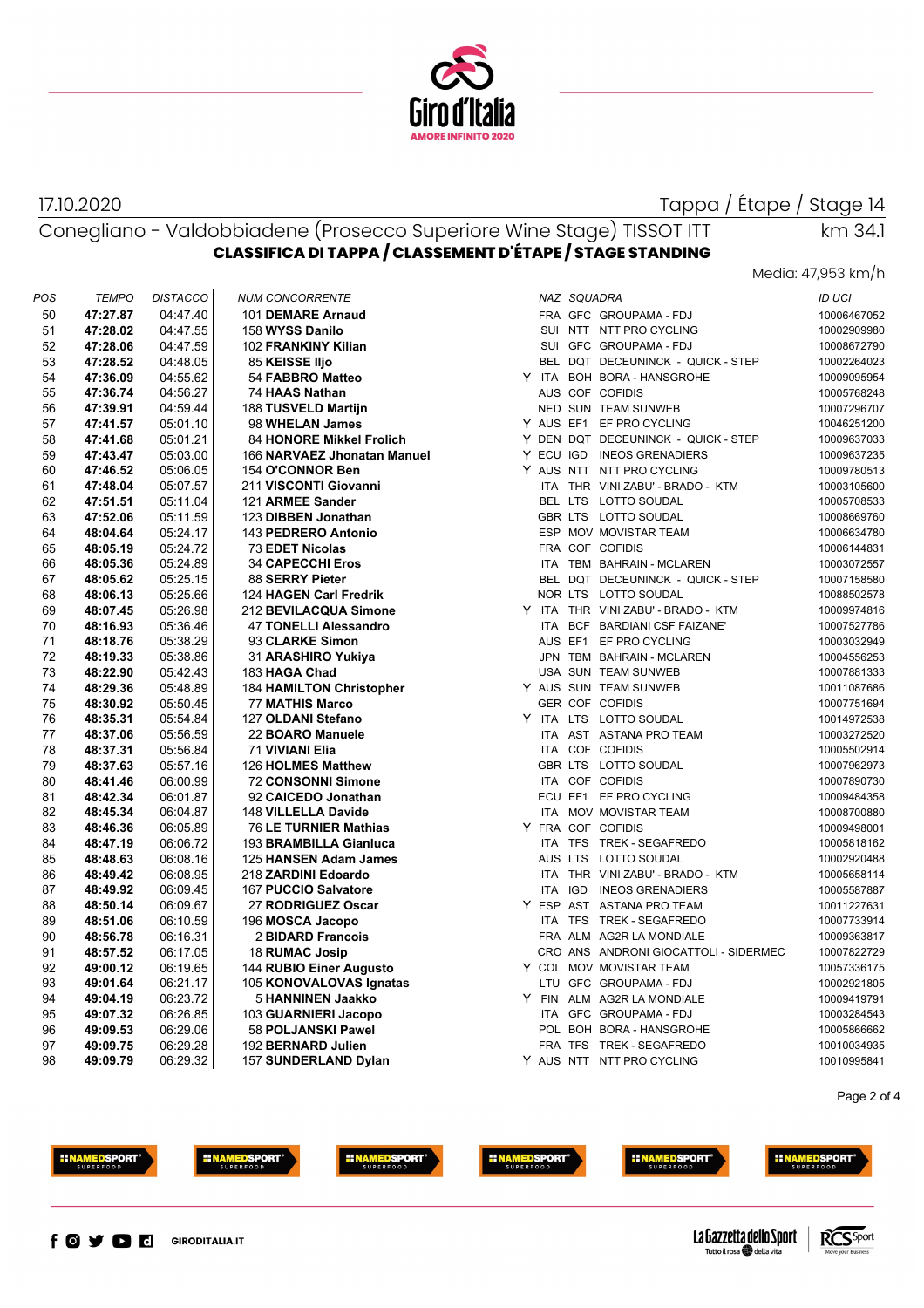

### 17.10.2020

# Tappa / Étape / Stage 14

km 34.1

#### Conegliano - Valdobbiadene (Prosecco Superiore Wine Stage) TISSOT ITT **CLASSIFICA DI TAPPA / CLASSEMENT D'ÉTAPE / STAGE STANDING**

Media: 47,953 km/h

| POS | <b>TEMPO</b> | <b>DISTACCO</b> | <b>NUM CONCORRENTE</b>              |  | NAZ SQUADRA |                                         | <b>ID UCI</b> |
|-----|--------------|-----------------|-------------------------------------|--|-------------|-----------------------------------------|---------------|
| 99  | 49:10.93     | 06:30.46        | 17 RESTREPO Jhonatan                |  |             | COL ANS ANDRONI GIOCATTOLI - SIDERMEC   | 10009037552   |
| 100 | 49:11.20     | 06:30.73        | <b>75 HANSEN Jesper</b>             |  |             | DEN COF COFIDIS                         | 10006828174   |
| 101 | 49:12.80     | 06:32.33        | 215 SPREAFICO Matteo                |  |             | ITA THR VINI ZABU' - BRADO - KTM        | 10008198201   |
| 102 | 49:17.80     | 06:37.33        | <b>151 MEINTJES Louis</b>           |  |             | RSA NTT NTT PRO CYCLING                 | 10007524251   |
| 103 | 49:18.89     | 06:38.42        | 213 FRAPPORTI Marco                 |  |             | ITA THR VINI ZABU' - BRADO - KTM        | 10004501891   |
| 104 | 49:19.73     | 06:39.26        | 83 HODEG Alvaro Jose                |  |             | Y COL DQT DECEUNINCK - QUICK - STEP     | 10009230441   |
| 105 | 49:22.79     | 06:42.32        | 114 CIMOLAI Davide                  |  |             | ITA ISN ISRAEL START - UP NATION        | 10028417041   |
| 106 | 49:25.11     | 06:44.64        | 153 GEBREIGZABHIER Amanuel          |  |             | ERI NTT NTT PRO CYCLING                 | 10009583883   |
| 107 | 49:25.96     | 06:45.49        | 23 CONTRERAS Rodrigo                |  |             | COL AST ASTANA PRO TEAM                 | 10009360783   |
| 108 | 49:27.05     | 06:46.58        | 118 ZABEL Rick                      |  |             | GER ISN ISRAEL START - UP NATION        | 10007506366   |
| 109 | 49:27.68     | 06:47.21        | 205 GAVIRIA Fernando                |  |             | COL UAD UAE TEAM EMIRATES               | 10008656828   |
| 110 | 49:31.96     | 06:51.49        | 214 ROTA Lorenzo                    |  |             | Y ITA THR VINI ZABU' - BRADO - KTM      | 10009393523   |
| 111 | 49:34.02     | 06:53.55        | 25 GREGAARD WILSLY Jonas            |  |             | Y DEN AST ASTANA PRO TEAM               | 10009765860   |
| 112 | 49:35.16     | 06:54.69        | 204 DOMBROWSKI Joseph Lloyd         |  |             | USA UAD UAE TEAM EMIRATES               | 10007491717   |
| 113 | 49:38.44     | 06:57.97        | 48 ZANA Filippo                     |  |             | Y ITA BCF BARDIANI CSF FAIZANE'         | 10015829370   |
| 114 | 49:43.55     | 07:03.08        | 104 GUGLIELMI Simon                 |  |             | Y FRA GFC GROUPAMA-FDJ                  | 10014624449   |
| 115 | 49:51.55     | 07:11.08        | <b>128 VANHOUCKE Harm</b>           |  |             | Y BEL LTS LOTTO SOUDAL                  | 10014276865   |
| 116 | 49:54.86     | 07:14.39        | 11 BAIS Mattia                      |  |             | Y ITA ANS ANDRONI GIOCATTOLI - SIDERMEC | 10013879771   |
| 117 | 49:58.01     | 07:17.54        | 141 CARRETERO Hector                |  |             | Y ESP MOV MOVISTAR TEAM                 | 10015833818   |
| 118 | 50:06.24     | 07:25.77        | 43 FIORELLI Filippo                 |  |             | ITA BCF BARDIANI CSF FAIZANE'           | 10010643207   |
| 119 | 50:09.25     | 07:28.78        | <b>46 ROMANO Francesco</b>          |  |             | Y ITA BCF BARDIANI CSF FAIZANE'         | 10011133863   |
| 120 | 50:11.50     | 07:31.03        | 35 NOVAK Domen                      |  |             | Y SLO TBM BAHRAIN - MCLAREN             | 10009372406   |
| 121 | 50:20.06     | 07:39.59        | 197 NIBALI Antonio                  |  |             | ITA TFS TREK - SEGAFREDO                | 10009392210   |
| 122 | 50:21.20     | 07:40.73        | 195 CONCI Nicola                    |  |             | Y ITA TFS TREK - SEGAFREDO              | 10014404985   |
| 123 | 50:24.68     | 07:44.21        | 203 CONTI Valerio                   |  |             | ITA UAD UAE TEAM EMIRATES               | 10007518692   |
| 124 | 50:25.01     | 07:44.54        | 147 TORRES Albert                   |  |             | ESP MOV MOVISTAR TEAM                   | 10005934360   |
| 125 | 50:26.31     | 07:45.84        | 116 NAVARRO Daniel                  |  |             | ESP ISN ISRAEL START - UP NATION        | 10002514506   |
| 126 | 50:32.80     | 07:52.33        | 12 BISOLTI Alessandro               |  |             | ITA ANS ANDRONI GIOCATTOLI - SIDERMEC   | 10005390958   |
| 127 | 50:35.81     | 07:55.34        | 44 LONARDI Giovanni                 |  |             | Y ITA BCF BARDIANI CSF FAIZANE'         | 10014704978   |
| 128 | 50:37.33     | 07:56.86        | 117 SAGIV Guy                       |  | ISR ISN     | <b>ISRAEL START - UP NATION</b>         | 10008682995   |
| 129 | 50:37.80     | 07:57.33        | <b>14 CHIRICO Luca</b>              |  |             | ITA ANS ANDRONI GIOCATTOLI - SIDERMEC   | 10007518086   |
| 130 | 50:39.63     | 07:59.16        | <b>36 PADUN Mark</b>                |  |             | Y UKR TBM BAHRAIN - MCLAREN             | 10010096569   |
| 131 | 50:40.55     | 08:00.08        | 52 BENEDETTI Cesare                 |  |             | ITA BOH BORA - HANSGROHE                | 10004694073   |
| 132 | 50:42.43     | 08:01.96        | 97 MORTON Lachlan                   |  |             | AUS EF1 EF PRO CYCLING                  | 10007597306   |
| 133 | 50:43.28     | 08:02.81        | 182 DENZ Nico                       |  |             | <b>GER SUN TEAM SUNWEB</b>              | 10008669659   |
| 134 | 50:43.65     | 08:03.18        | 13 CEPEDA Jefferson                 |  |             | Y ECU ANS ANDRONI GIOCATTOLI - SIDERMEC | 10016009832   |
| 135 | 50:45.87     | 08:05.40        | 146 SEPULVEDA Eduardo               |  |             | ARG MOV MOVISTAR TEAM                   | 10006564860   |
| 136 | 50:46.29     | 08:05.82        | 216 VAN EMPEL Etienne               |  |             | NED THR VINI ZABU' - BRADO - KTM        | 10008653592   |
| 137 | 50:49.77     | 08:09.30        | <b>15 PELLAUD Simon</b>             |  |             | SUI ANS ANDRONI GIOCATTOLI - SIDERMEC   | 10007518894   |
| 138 | 50:51.90     | 08:11.43        | 145 SAMITIER Sergio                 |  |             | Y ESP MOV MOVISTAR TEAM                 | 10015982954   |
| 139 | 51:00.50     | 08:20.03        | 41 CARBONI Giovanni                 |  |             | Y ITA BCF BARDIANI CSF FAIZANE'         | 10009391503   |
| 140 | 51:45.10     | 09:04.63        | 208 RICHEZE Maximiliano Ariel       |  |             | ARG UAD UAE TEAM EMIRATES               | 10089627778   |
| 141 | 52:04.18     | 09:23.71        | <b>45 MAZZUCCO Fabio</b>            |  |             | Y ITA BCF BARDIANI CSF FAIZANE'         | 10015827451   |
| 142 | 58:31.10     | 15:50.63        | 207 MOLANO BENAVIDES Juan Sebastian |  |             | COL UAD UAE TEAM EMIRATES               | 10008971268   |
|     |              |                 |                                     |  |             |                                         |               |

#### Page 3 of 4













**HINAMEDSPORT**